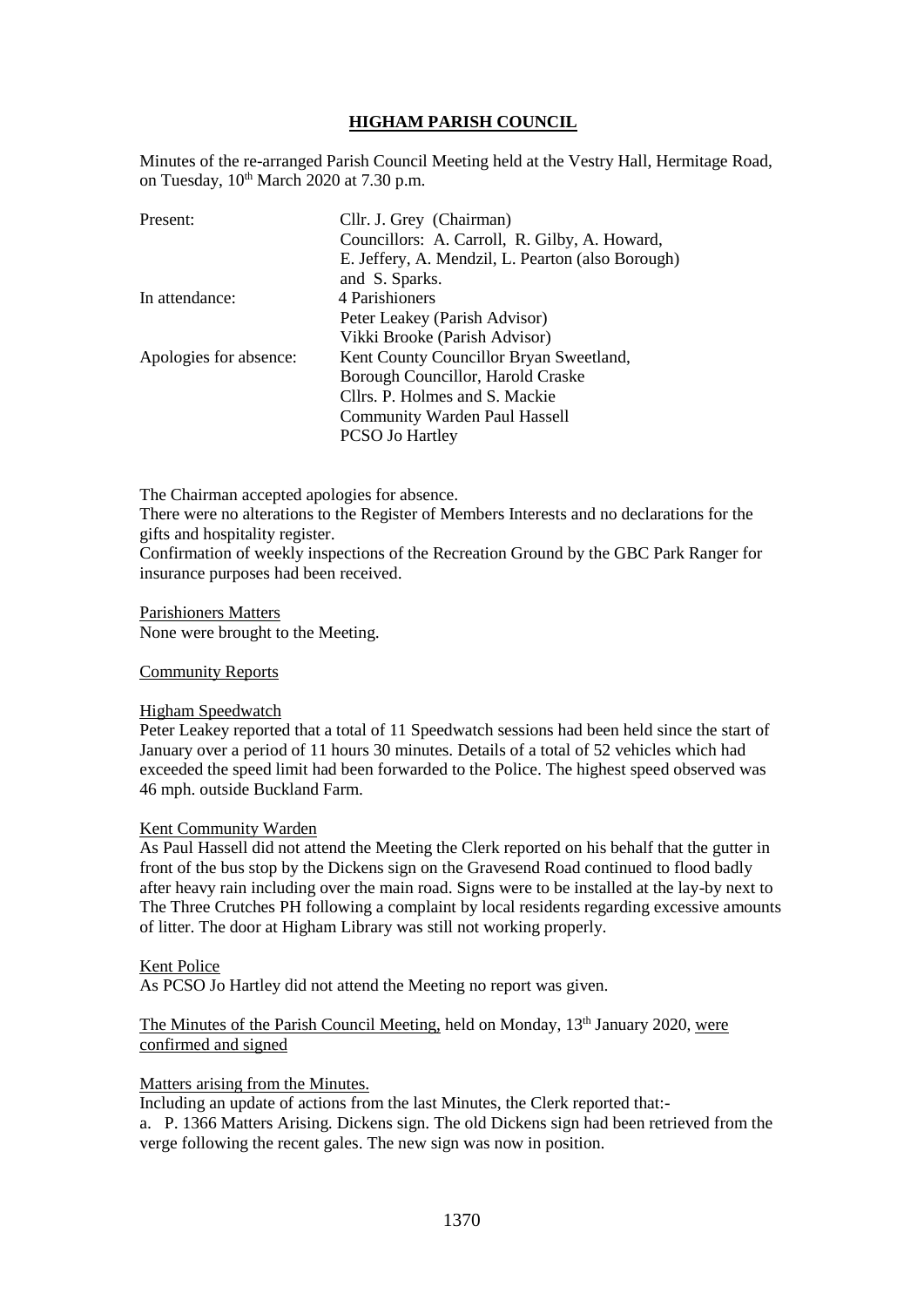b. P.1367. Borough. As requested, a copy of the report on Dickens 150 had been placed in the correspondence folder.

## Annual Parish Newsletter and Annual Parish Assembly 2020.

The Clerk confirmed that the newsletter would be printed by Singlewell Stationery and Print Ltd. at a cost of £1088 and be delivered by Liz Hart for £260. The Clerk alerted Members to the Government prediction that the virus would peak in two weeks and that both the buffet for the APA and the singing with the Ukulele Band would pose a droplet hazard. Although the Assembly needed to proceed the buffet and entertainment were optional. As the Newsletter was due to go to print by the end of the month it was agreed to delay a final decision until further guidance was received, which could then be included in the Newsletter.

## Lower Thames Crossing – Supplementary Consultation.

Cllr. Sparks thanked those residents who had visited the HE Information Van when it visited the village and asked questions relating to the Supplementary Consultation. Copies of the questionnaire and envelopes were now available within Higham Library or the form could be completed online. There was a large map on display within the Library and Eva and her team would be willing to come and talk to the Parish Council direct if we so wished.

### To receive an update report from the Higham Village Sports Association

At the invitation of the Chairman Jamie Fox reported that the Sports Association had now secured £55,000 of grant funding and would be able to commence the work of extending the sports courts. The contractor would be Sovereign Sports and it was hoped that work would commence in mid-April and the Courts would re-open in mid-June. The Parish Council agreed to the provision of water for the project from the Pavilion.

## Playground Project Update

Cllr. Mendzil reported that she would shortly place an order for the new play equipment from Playground Projects Ltd, having raised just over £49,000 in grant funding for the replacement of the wooden play equipment outside the Pavilion. Cllr. Sparks confirmed that she expected that the pile of prickly chippings to the corner of the Recreation Ground next to the new play area would be removed by the time that the equipment was to be installed.

### Councillors' Matters.

### County.

As Cllr. Sweetland was unable to attend the Meeting the Clerk reported on his behalf that the repair to the Library door was in hand but taking rather a long time. He was extremely concerned at the quickly developing situation regarding Coronavirus, especially as the County Council was working closely with Public Health England as it was responsible for public health in Kent. The new Leader of Kent County Council, Roger Gough, was much more supportive about the LTC than his predecessor. Cllr. Sweetland had recently met with the Director of Kent Highways in order to try and influence KCCs formal response to the Highway England consultation. He advised Members that the KCC Five Year Plan could now be accessed on the website.

# Borough.

Cllr. Pearton reported that the Borough Council had held a meeting with Highways England regarding the Lower Thames Crossing. There was no further news regarding the Green Belt Review for the Local Plan. The GBC Housing Committee had written to the Government pressing for action to bring 250,000 empty properties back into use because of the current housing shortage.

Cllr. Carroll confirmed the receipt of the Local Housing Needs Survey documents.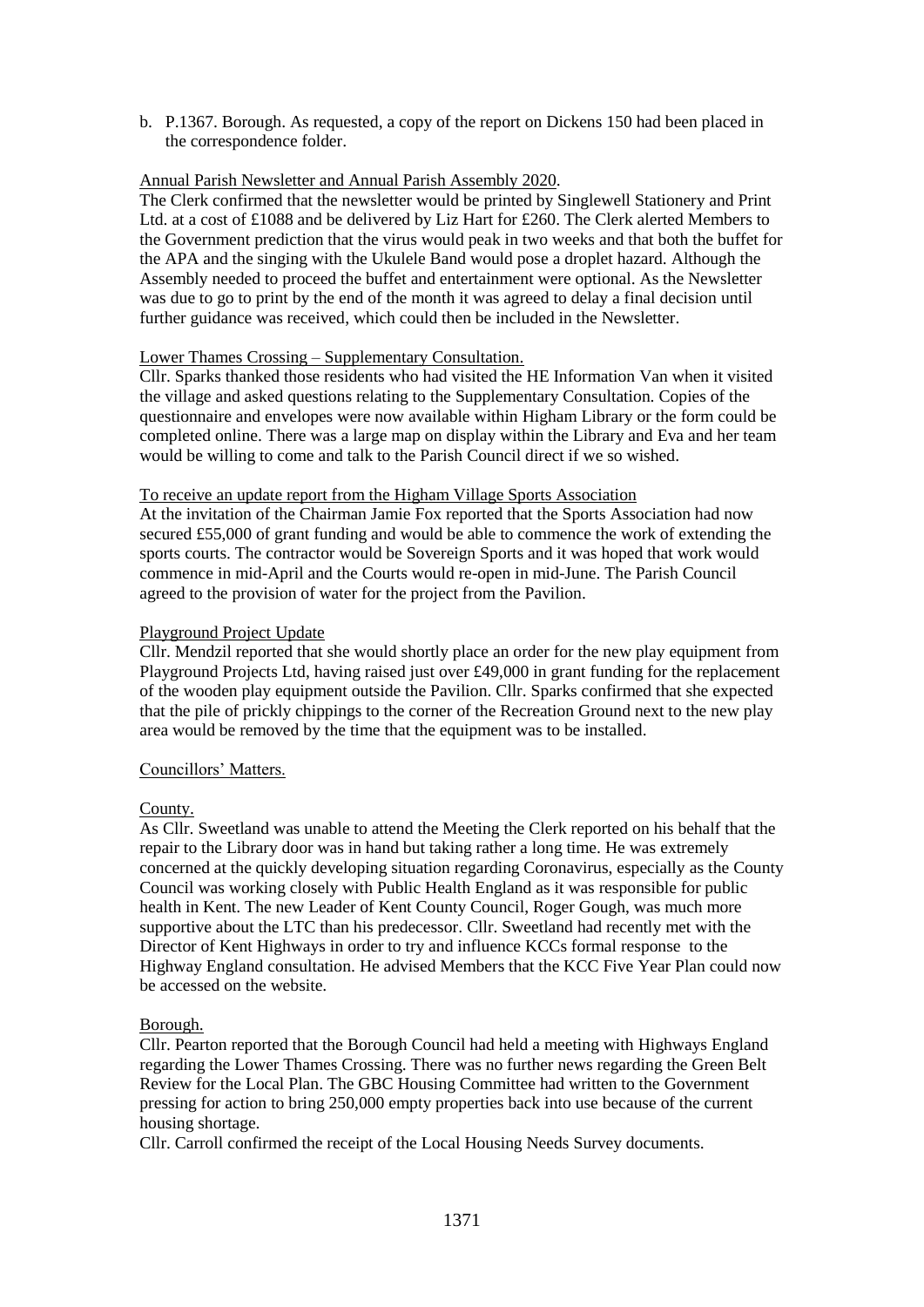Parish.

Cllr. Pearton expressed concern that the repairs to the wire netting at the edge of the bridge over the railway line had still not been completed.

The Chairman reported that more pot holes had opened up to Steadman Close following the recent heavy rain. Fencing to the front of a bungalow to Alexander Cottages, School Lane, had been ripped down following a confrontation with a group of youngsters and the Members urged that this matter should be reported to the Police by the resident.

## Reports.

a. Planning.

The following planning applications had been received by the Planning Committee:-

### Appln. no. 20200037 Merryview, Gravesend Road

Extension to existing house. Alterations to roof, ground and first floor to create additional bedroom.

Appln. no. 20200069 2, High View

Proposed side and rear extensions, conversion of loft and remodelling of front porch (existing garage and rear extension to be demolished).

Appln. no. 20200086 11, Carton Road

Conversion of the existing garage to living accommodation. Bricking up of the existing garage door openings with two windows being installed. Internal partitioning work to create two bedrooms and a bathroom.

Appln. no. 20200089 37, Forge Lane

Application for variation of condition 2 attached to planning permission reference no. 20180925 for the demolition of an existing conservatory to facilitate a two storey extension to provide additional bedroom space and ground floor accommodation, incorporating two new dormer windows and two Juliette balconies to the first floor. Conversion of a garage into habitable space with the addition of 2 new velux windows. Erection of a new 2 bay garage; to allow the new garage to be built in an alternative position to that approved.

Appln. no. 20200130

Erection of a single storey rear extension.

Appln. no. 20200136 15, St. Johns Close

Application for a Lawful Development Certificate in respect of the proposed erection of a single storey rear extension.

Appln. no. 20200132 Gads Hill House School, Gravesend Road

Retention of existing temporary portacabins for a period of three years or until Phase II of the current approved master plan for the site is completed.

Appln. no. 20200143 Land South of Two Gates Hill, Town Road

Use of the land for the stationing of 4 x caravans for occupation by seasonal agricultural workers all year round; the stationing of 15 x caravans for occupation by seasonal agricultural workers from 01 March to 31 October and the unoccupied storage of the 15 caravans over winter (part retrospective).

Appln. no. 20200194 Hollycroft, Watling Street

Proposed conversion of existing double garage into a self-contained annex dwelling for clients elderly parents.

Appln. no. 20200208 Oast View, Lower Rochester Road

Erection of a first floor side extension.

Appln. no. 20200215 23, Hermitage Road

Proposed front extension with internal wc.

b. Community Development Working Group.

It was reported that he Parish Council would not make a decision regarding holding a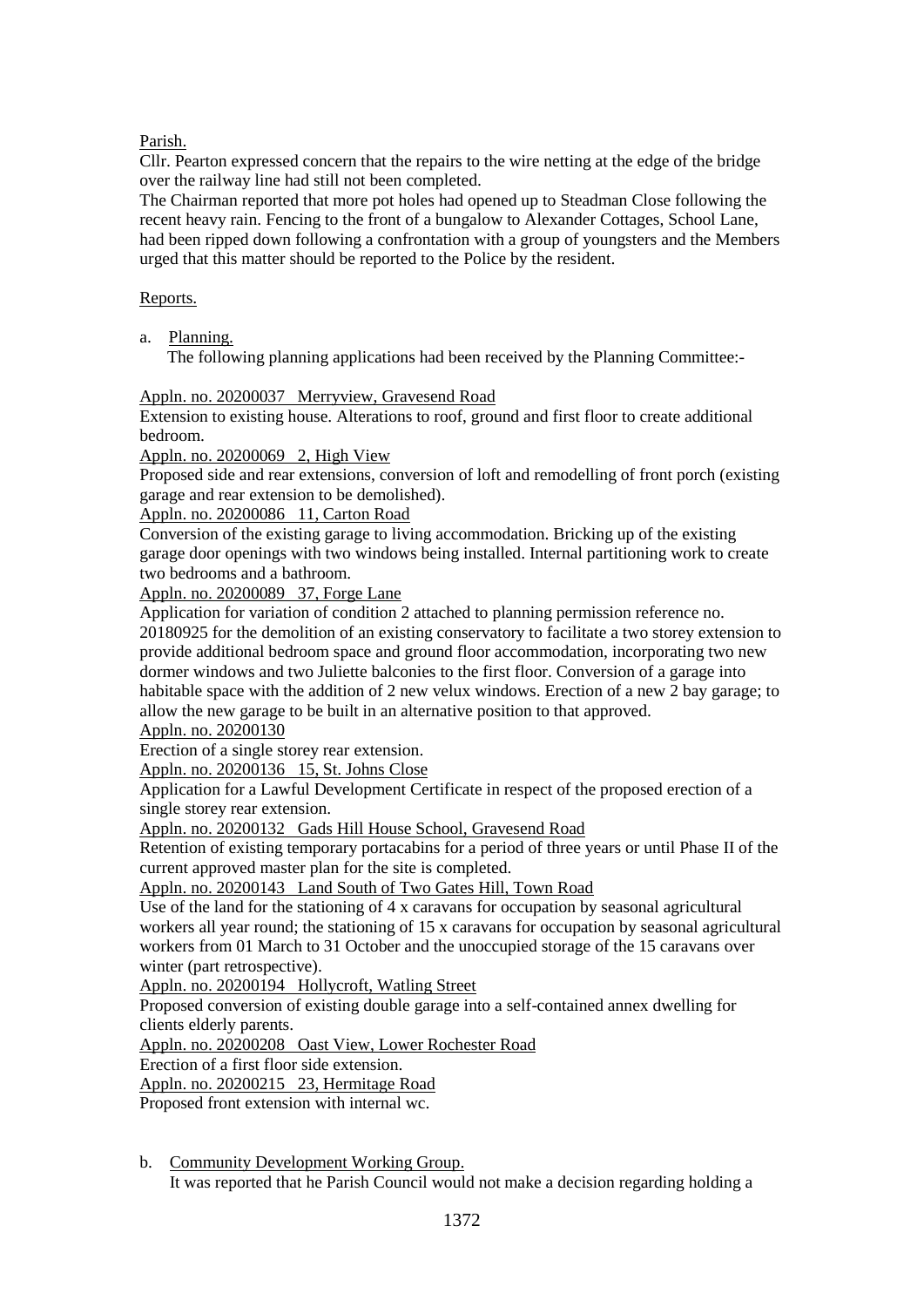Firework Display within the village this November until it was advised what restrictions might be in place regarding Coronavirus.

### c. Infrastructure Working Group.

 An update report from Cllr. Sparks had been provided for Members prior to the Meeting. Members noted comments from the Memorial Hall Committee regarding what they would like to see inserted in the updated Village Plan in place of the current entry.. A date remained to be arranged for a brainstorming session, to be led by the Chairman, for the updating of the Village Plan. Members agreed the updated KCC Highway Improvement Plan which would now be submitted. Everything was in place for the forthcoming BIG Higham Clean Up on 28 and 29 March with additional equipment purchased, risk assessments reviewed and revised and publicity in place. The Memorial Hall had offered to store the three new defibrillators until they could be fitted. Signed Hosting Agreements needed to be obtained once venues had been re-checked before the new equipment could be ordered. Clearance works at the allotments were now complete and 7 plots were vacant at the current time. Overgrown plots had been identified and the revised weed letter would be sent. Two sheds had collapsed in a recent storm. Consideration needed to be given to the next phase of the tree works at the Recreation Ground identified in the tree survey. A safety check of the play equipment had been carried out with Cllr.Howard.

 Cllr. Sparks appealed for help with administering the Parish Portal whereby faults for the attention of Kent Highways were entered onto the system. Cllr. Howard expressed an interest to help.

 The Clerk reported that the Gr@nd had advised her that their accounts system would be changing from an academic year basis to a financial year basis which would bring it in line with that of the Parish Council. She was awaiting the last invoice for Higham Youth Club and would then send the outstanding cheque for the running costs to Kay Pinder.

d. Executive Management Working Group

 Cllr. Jeffery advised Member that it was hoped to hold a garden competition for the children in 2021 which would be judged by Millbrook Garden Centre. Details of the forthcoming Dickens 150 celebrations were contained within the current issue of Your Borough.

To fill the current vacancy on the Parish Council by co-option

Expressions of interest from two applicants had been circulated to Members prior to the Meeting where both were in attendance. In alphabetical order, each applicant was invited to introduce themselves to Members and to answer any questions that they might have. The votes cast by a show of hands were as follows:-

Applicant 1: 3 (Cllrs Sparks, Howard and Carroll).

Applicant 2: 5 (Cllrs Grey, Mendzil, Jeffery, Pearton and Gilby).

David Martin signed his Declaration of Acceptance of Office form as a Parish Councillor.

#### Finance.

The Clerk asked for approval for the items shown below, this being proposed by Cllr. Gilby, seconded by Cllr.Sparks and agreed by all Members.

| Clerks salary (January)        | 1150.95 |
|--------------------------------|---------|
| HMRC (PAYE/NI January)         | 212.62  |
| <b>KCC</b> (LGPS January)      | 433.52  |
| Clerks salary (February)       | 1150.95 |
| <b>HMRC</b> (PAYE/NI February) | 212.62  |
| <b>KCC</b> (LGPS February)     | 433.52  |